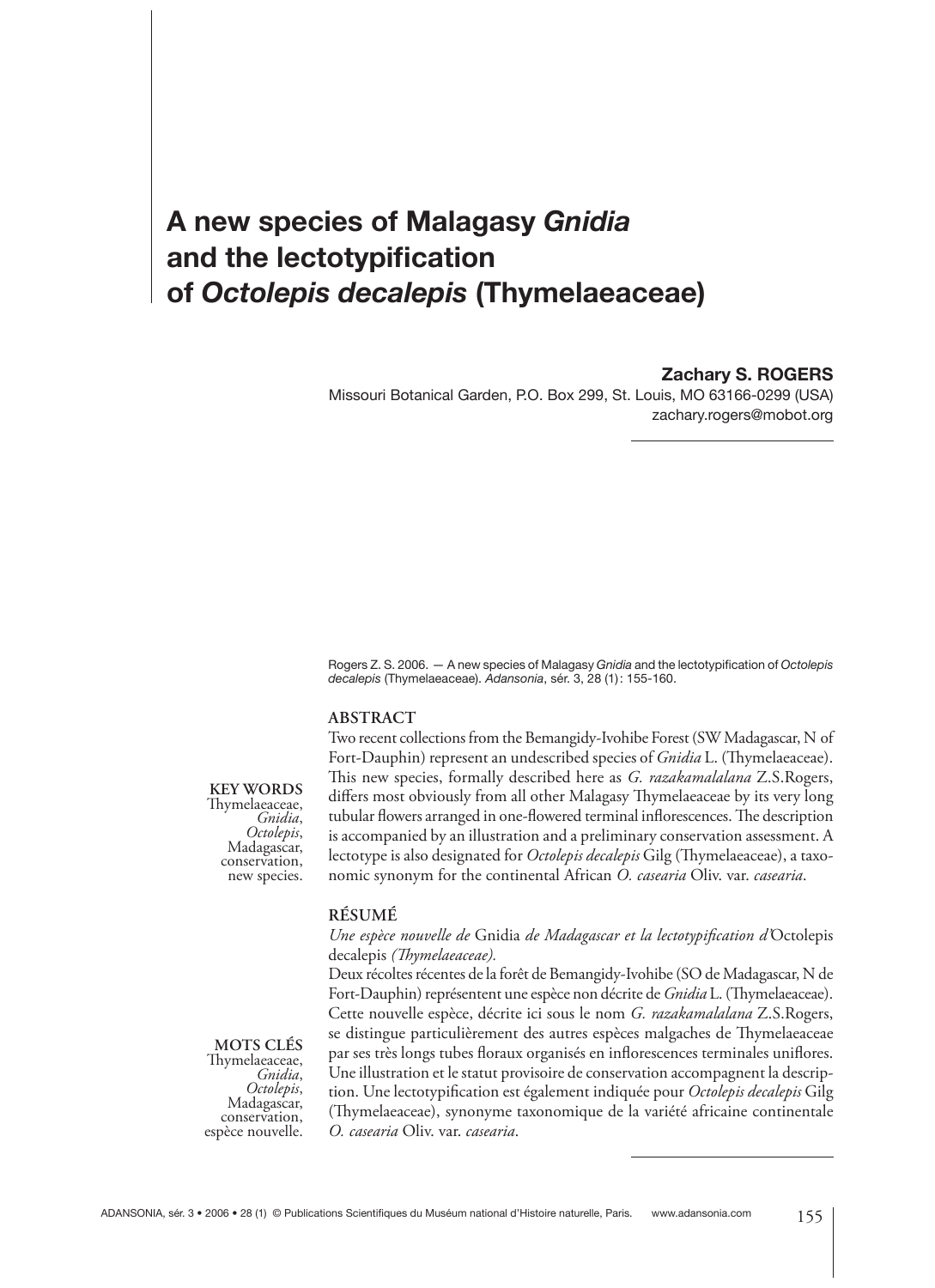# INTRODUCTION

*Gnidia* L., when treated in the broad sense (i.e. including *Lasiosiphon* Fresen.), is perhaps the largest genus of Thymelaeaceae with  $c$ . 140-160 species occurring in Africa, Arabia, India, Madagascar, and Sri Lanka (Beaumont *et al*. 2001a; Herber 2003). About 100 species are endemic to South Africa (Bredenkamp & Beyers 2003), the majority of which occur in the Western Cape Province (Beaumont *et al*. 2001a). In most of the older literature (Fresenius 1838; Meisner 1857; Pearson 1910; Wright 1915; Domke 1934; Phillips 1944; Léandri 1950), several Afro-Malagasy genera were segregated from *Gnidia*. *Lasiosiphon*, as the largest of these segregates, has been retained most frequently on the basis of its 5-, rather than 4-merous flowers. Floral merocity, however, was shown by Robyns (1975) and Peterson (1978) to be an inconsistent character in the group, sometimes capable of varying from four to five within East African species, including the type species of *Lasiosiphon*, *L. glaucus* Fresen. (= *G. glauca* (Fresen.) Gilg). Peterson (1978) noted similar inconsistencies in *G. kraussiana* Meisn., *G. involucrata* A.Rich., and *G. stenophylla* Gilg. In Madagascar, four species of *Gnidia* and 15 species of *Lasiosiphon* were recognized in the most recent flora treatment (Léandri 1950). Since the publication of the *Flore*, all authors (e.g., Peterson 1959, 1978; Aymonin 1962, 1965, 1966a, b; Gastaldo 1969; Robyns 1975; Bredenkamp & Beyers 2000; Beaumont *et al.* 2001a, b; Herber 2003) have treated *Lasiosiphon* and the other segregates as synonyms of *Gnidia* based solely on morphological data.

To date, a single molecular phylogenetic study (Van der Bank *et al*. 2002) has investigated broad scale generic relationships in Thymelaeaceae. Based on combined *rbcL* and *trnL-F* sequence data and with very limited sampling (no Malagasy species analysed), this paper suggested that *Gnidia* is polyphyletic because constituent species were included in four distinct clades, two of those only moderately supported by bootstrap values. Clearly, sufficient molecular data is not yet available to clarify the circumscription of *Gnidia* and additional genes and much broader sampling will be necessary before more meaningful comparisons can be made between

molecular phylogenies and the most comprehensive morphological classifications of the Thymelaeaceae (e.g., Gilg 1894; Domke 1934; Herber 2003). Based on the available morphological data and in the absence of a robust molecular phylogeny, it would appear best to maintain a broad circumscription of *Gnidia* that includes *Lasiosiphon*.

Two recent herbarium collections (*Razakamalala et al. 2670* and *Rabenantoandro et al. 1725*) from SE Madagascar (N of Fort-Dauphin) represent a very distinctive new species of Thymelaeaceae. With its 5-merous flowers, Léandri (1950) would have treated this species as *Lasiosiphon* in the *Flore*, but this novelty is certainly most morphologically similar to another Malagasy species *L. ambondrombensis*  Boiteau, first indicated as belonging in *Gnidia* by Aymonin (1962). The name will formally be transferred to that genus in a future publication.

# SYSTEMATICS

# *Gnidia razakamalalana* Z.S.Rogers, sp. nov. (Fig. 1)

*Haec species a* Lasiosiphone ambondrombensi *hypanthio c. 5 (vs. 1.4-1.6) cm longo, calycis lobulis 1.7-2.2 (vs. 0.6-* 0.8) cm longis, inflorescentia uniflora (vs. 8-15 flora) atque *foliis supra glabris (vs. dense pubescentibus) differt.* 

TYPUS. — **Madagascar.** Prov. Toliara, Fivondronona, Fort Dauphin, Firaisana Iaboko, Fokontany Antsotso, forêt de Ivohibe, 112 m, 24°34'35"S, 47°11'55"E, 29.XI.2005, fl ., *R. Razakamalala, E. Ramisy & B. Mara 2670* (holo-, MO!; iso-, K!, P!, TEF!).

PARATYPE. — **Madagascar.** Prov. Toliara, Région de l'Anosy, District Fort Dauphin, Commune Iabakoho, Quartier Antsotso, forêt dense humide de basse altitude d'Ivohibe-Bemangidy, sur dôme rocheux, 90 m, 24°34'09"S, 47°12'23"E, 12.II.2006, fl., *J. Rabenan*toandro, P.P. Lowry II, E. Lowry, F. Randriatafika & M. *Berger 1725* (MO!, P!, TAN!).

## **DESCRIPTION**

Treelets 2 m tall; branches dichotomous, dark red, glabrous, covered with prominent leaf scars; internodes very short (*c.* 1 mm long near branch tips). Leaves exstipulate, spirally arranged, sessile or subsessile, persistent only at the tips of branches;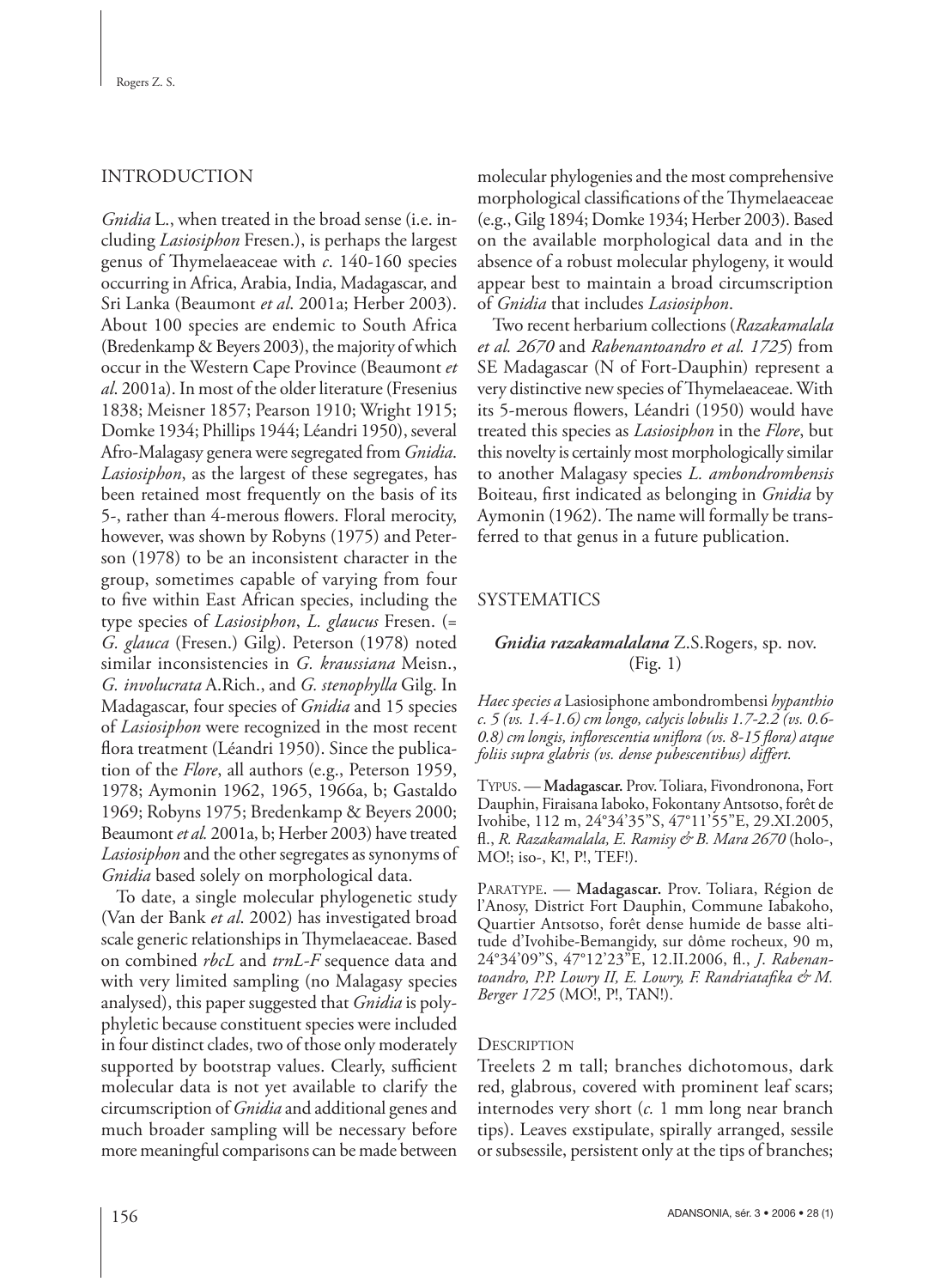

FIG. 1. — *Gnidia razakamalalana*: **A**, habit; **B**, leaf; **C**, fl ower in longitudinal section; **D**, gynoecium and subgynoecial disk; **E**, stigma; **F**, petals. *Razakamalala et al. 2670* (holotype). Scale bars: A-C, 1 cm; D-F, 1 mm.

petioles 0-0.3 mm long, densely sericeous; leaf blades elliptic or ovate-lanceolate, 4.5-8.4 cm long, 1-1.2 cm wide, length/width ratio 4-7:1, adaxially glabrous, abaxially densely sericeous, apex acute, margin entire, base obtuse-shortly decurrent or truncate; midrib impressed adaxially, raised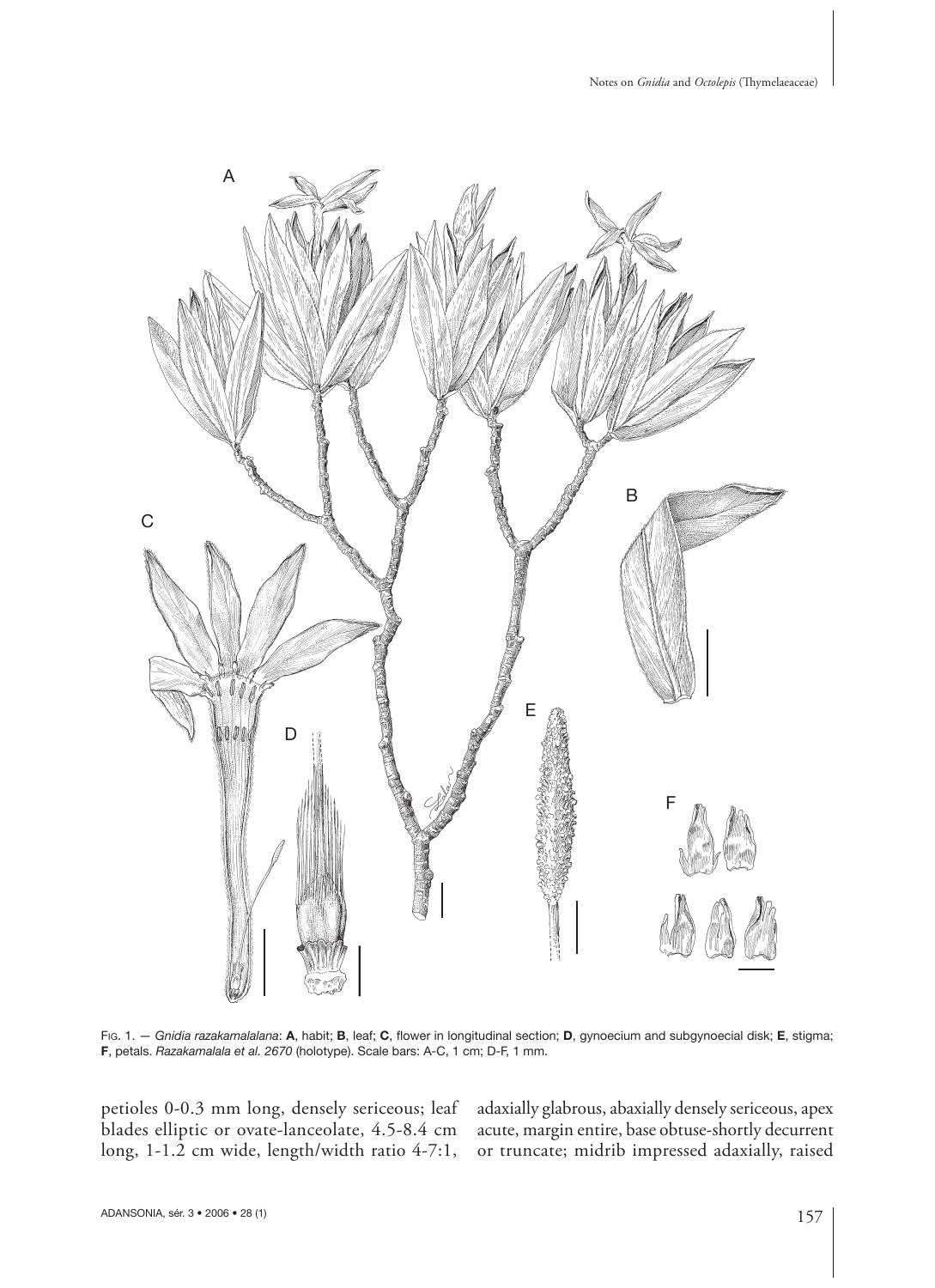abaxially; venation brochidodromous, inconspicuous or only faintly visible, more obvious abaxially. Inflorescences terminal, erect, 1-flowered, leaving prominent scars on older branches. Flowers tubular, diplostemonous, 5-merous, reddish-white, sessile or subsessile, surrounded by several involute leaves (each at least partly adpressed to the lower portion of the floral tube, the distal ones becoming smaller in size and lighter in color); hypanthium *c*. 5 cm long, subcylindrical, *c*. 1 mm in diam. near base, *c*. 3 mm in diam. at mouth, adaxially glabrous, abaxially covered by dense shorter sericeous- tomentose trichomes intermixed with some longer straight trichomes, indument more or less uniform along length of tube, articulation not seen; calyx lobes 5, spreading, lanceolate-elliptic, 1.7-2.2 cm long, 3.5-5 mm wide, more membranous than hypanthium, adaxially papilliate and sparsely tomentose-sericeous, trichomes shorter than those on the abaxial surface, abaxial indument similar to but not as dense as that on the tube, apex acute or apiculate, with a dense tuft of straight trichomes; petals 5, scale-like, alternisepalous, oblong, ovate, or subtriangular, 1.8-2.2 mm long, 0.7-1 mm wide, membranous, apex irregularly erose, 1-5-lobed, lobes of varying length; stamens 10; filaments fused for most of their length to tube, upper whorl of anthers positioned just below mouth, lower whorl 2-4 mm below upper whorl; anthers bithecal, basifixed, longitudinally dehiscent, introrse, oblong, *c.* 3 mm long, *c*. 0.5 mm wide, subsessile; subgynoecial disk cup-shaped, up to 0.7 mm tall, glabrous, membranous, apex irregularly lobed, sinuses mostly shallow; gynoecium pseudomonomerous; ovary ellipsoid, *c.* 2.2 mm long, *c*. 1 mm wide, apex covered with a tuft of straight trichomes, each 1.5-2.3 mm long, lower 1/2 to 2/3 glabrous, base tapering; ovules 1, apical; style lateral, 1.5-1.8 cm long, filiform, flattened, *c.* 0.3 mm wide, glabrous; stigma inserted, reaching *c.* 1.5 mm below lower whorl of anthers (i.e. located near middle of tube), fusiform, *c.* 4 mm long, *c.* 0.5 mm wide, densely papilliate. Fruits not seen.

# DISTRIBUTION AND HABITAT

*Gnidia razakamalalana* appears to be a narrow endemic, with only one known population occurring in subcoastal forest in SE Madagascar, at *c*. 100 m elevation. The species grows on a slope among exposed granite boulders on black sandy soil.

## **PHENOLOGY**

This species flowers from November to February.

## CONSERVATION STATUS

*Gnidia razakamalalana* is known from a single unprotected population. Given the apparent restricted range of the species, the area of occupancy is estimated to be no more than 10 km2. Based on IUCN (2001) Red List criteria, the species is assigned a preliminary conservation status of Endangered (EN B1ab+B2ab).

## **DISCUSSION**

Among Malagasy Thymelaeaceae, *Gnidia razakamalalana* most closely resembles *Lasiosiphon ambondrombensis* but can be easily distinguished by its much larger hypanthium (*c.* 5 vs. 1.4-1.6 cm long) with longer calyx lobes (1.7-2.2 vs. 0.6-0.8 cm long), 1-flowered (vs. 8-15 flowered) inflorescences, and larger (4.5-8.4 vs. 1.5-2.3 cm long) leaves with a glabrous (vs. densely pubescent) adaxial surface. See the note by Aymonin (1975) regarding the affinities between *L. ambondrombensis* and the mainland African species of *Gnidia*.

The hypanthium of *Gnidia razakamalalana* is quite unusual in the genus because of its large size (5 cm long) and apparent lack of articulation. Most species of *Gnidia* have hypanthia measuring 1-2 cm long with those of only a few species (e.g., *G. anthylloides* (L.f.) Gilg) capable of reaching *c*. 3 cm in length. In fact, *G. razakamalalana* may prove to have the longest hypanthium in the family. The floral tube of nearly all species of the genus is articulated (lacking in *G. glauca* (Fresen.) Gilg from Africa and *G. gilbertae* Drake from Madagascar), which is used as a distinguishing character of *Gnidia*. This articulation appears as a straight line located some distance above the ovary and develops into a plane of abscission as the fruit matures. When an articulation is present, the portion of the hypanthium above it falls away, while the part below persists and surrounds the developing fruit, the two forming a single dispersal unit. The flowers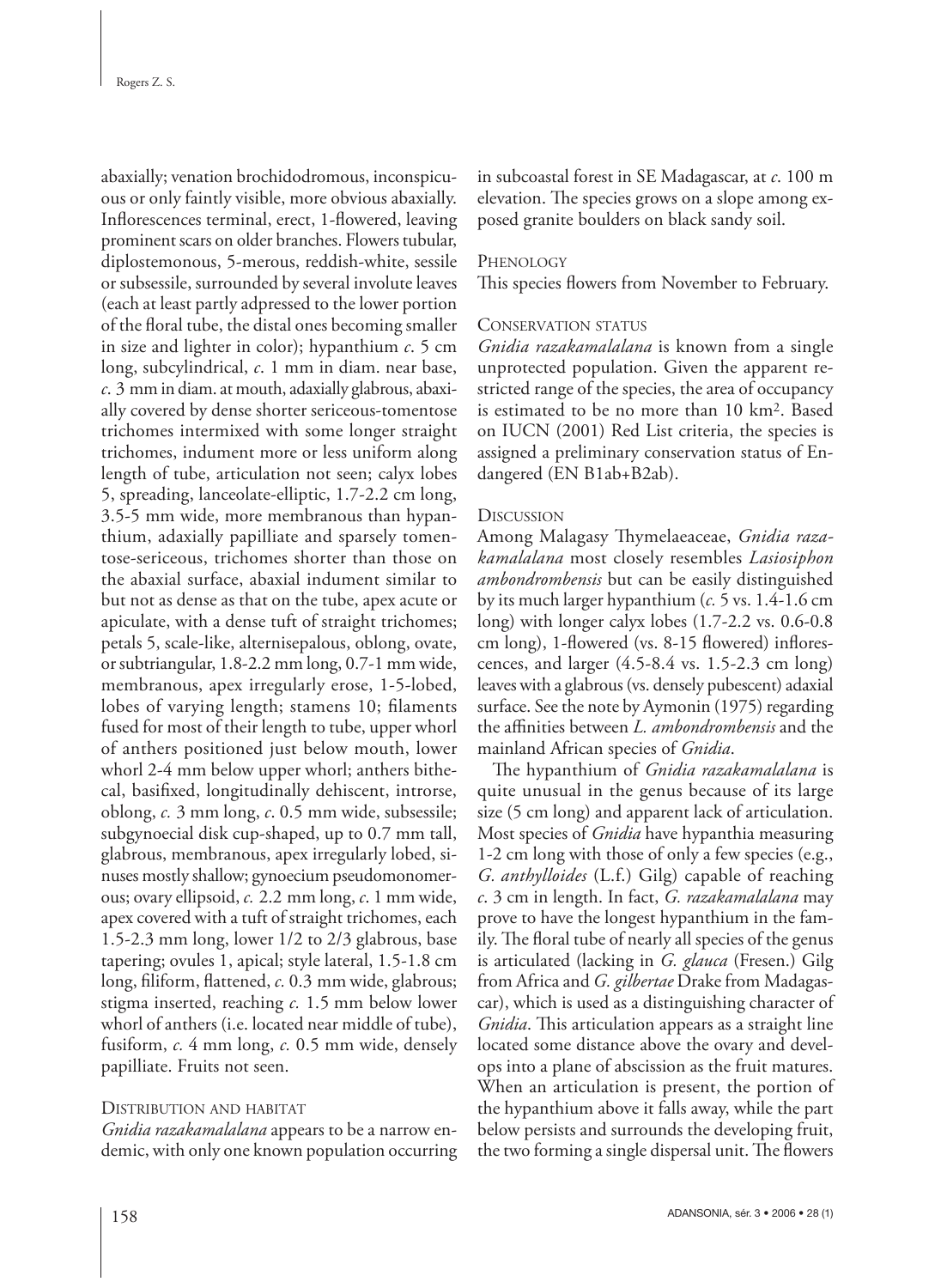on the type material of *G. razakamalalana* do not show any trace of an articulation but the abscission line in some species (e.g., *L. ambondrombensis*) will often not clearly develop until the fruit is nearly mature. Fruiting collections of *G. razakamalalana* will be needed to determine if the species truly lacks an articulated hypanthium.

#### **ETYMOLOGY**

It is with great pleasure that I name *Gnidia razakamalalana* in honor of Malagasy botanist Richard Razakamalala, who was the first person to collect this species and who has accompanied me with enormous enthusiasm on numerous field trips in search of Malagasy Thymelaeaceae.

# LECTOTYPIFICATION OF *OCTOLEPIS DECALEPIS* GILG

*Octolepis* Oliv. (Thymelaeaceae) was recently revised by Rogers (2005). In that publication, the name *O. decalepis* Gilg, appearing as a new synonym of the continental African *O. casearia* Oliv. var. *casearia*, was not effectively lectotypified in accordance with Art. 7.11 of the *International Code of Botanical Nomenclature* (Greuter *et al.* 2000) because the only material mentioned (a duplicate of *Dinklage 1741* deposited at B) was mistakenly cited as the "holo- [type]" and the words "here designated" or their equivalent were omitted. Two collections, *Dinklage 1741* and *1860*, were cited in the protologue (Gilg 1899), the first of which is hereby designated as the lectotype.

#### *Octolepis decalepis* Gilg

*Botanische Jahrbücher für Systematik, Pfl anzengeschichte und Pfl anzengeographie* 28: 142 (1899) [= *Octolepis casearia* Oliv. var. *casearia*]. — Type: Liberia, County Grand Bassa, Fishtown, fl., *Dinklage 1741* (lecto-, B!, here designated; iso-, A!, B[2 sheets]!, MO!).

#### **Acknowledgements**

The author thanks Lala Roger Andriamiarisoa for providing the illustration, Frédéric Tronchet

for translating the abstract into French, Gordon McPherson and Roy Gereau for their comments regarding the Latin diagnosis, and Gérard-Guy Aymonin and P. P. Lowry II for carefully reviewing the manuscript.

## REFERENCES

- AYMONIN G. G. 1962. Quelques Thyméléacées de rocailles montagnardes, III. – *Wikstroemia* et *Gnidia*. *Plantes de Montagnes* (*Bulletin SAJA, Paris*) 3 (40): 180-185.
- AYMONIN G. G. 1965. Diversification, répartition et endémisme chez quelques groupes de Thyméléacées de la flore africano-malgache. Compte rendu som*maire des Séances de la Société de Biogéographie*, Paris 365: 6-21.
- AYMONIN G. G. 1966a. Thyméléacées, in AUBRÉVILLE A. (ed.), *Flore du Gabon*, vol. 11. Muséum national d'Histoire naturelle, Paris: 35-95.
- AYMONIN G. G. 1966b. Thyméléacées, *in* AUBRÉVILLE A. (ed.), *Flore du Cameroun*, vol. 5. Muséum national d'Histoire naturelle, Paris: 3-86.
- AYMONIN G. G. 1975. Sur le degré de diversification et les affinités possibles d'une rarissime Thyméléacée de Madagascar : *Lasiosiphon ambondrombensis* Boiteau. *Boissiera* 24: 353-354.
- BEAUMONT A. J., EDWARDS T. J. & SMITH F. R. 2001a. Leaf and bract diversity in *Gnidia* (Thymelaeaceae): patterns and taxonomic value. *Systematics and Geography of Plants* 71: 399-418.
- BEAUMONT A. J., EDWARDS T. J. & SMITH F. R. 2001b. Patterns of diversity among involucral bracts, inflorescences and flowers in *Gnidia* (Thymelaeaceae). *Systematics and Geography of Plants* 71: 419-431.
- BREDENKAMP C. L. & BEYERS J. B. P. 2000. Thymelaeaceae, *in* LEISTNER O. A. (ed.), *Seed Plants of Southern Africa: Families and Genera*. *Strelitzia* 10. National Botanical Institute, Pretoria: 544-546.
- BREDENKAMP C. L. & BEYERS J. B. P. 2003. Thymelaeaceae, *in* GERMISHUIZEN G. & MEYER N. L. (eds), *Plants of Southern Africa: an Annotated Checklist*. *Strelitzia*, National Botanical Institute, Pretoria 14: 928-935.
- DOMKE W. 1934. Untersuchungen über die systematische und geographische Gliederung der Thymelaeaceen. *Bibliotheca Botanica* 111: 1-151.
- FRESENIUS G. 1838. Diagnoses generum specierumque novarum in Abyssinia a cl. Rueppell detectarum. *Flora* 21: 601-608.
- GASTALDO P. 1969. Adumbratio Florae Aethiopicae, 19. Th ymelaeaceae. *Webbia* 24: 337-389.
- GILG E. 1894. Thymelaeaceae, *in* ENGLER A. & PRANTL K. (eds), *Die natürlichen Pflanzenfamilien*,